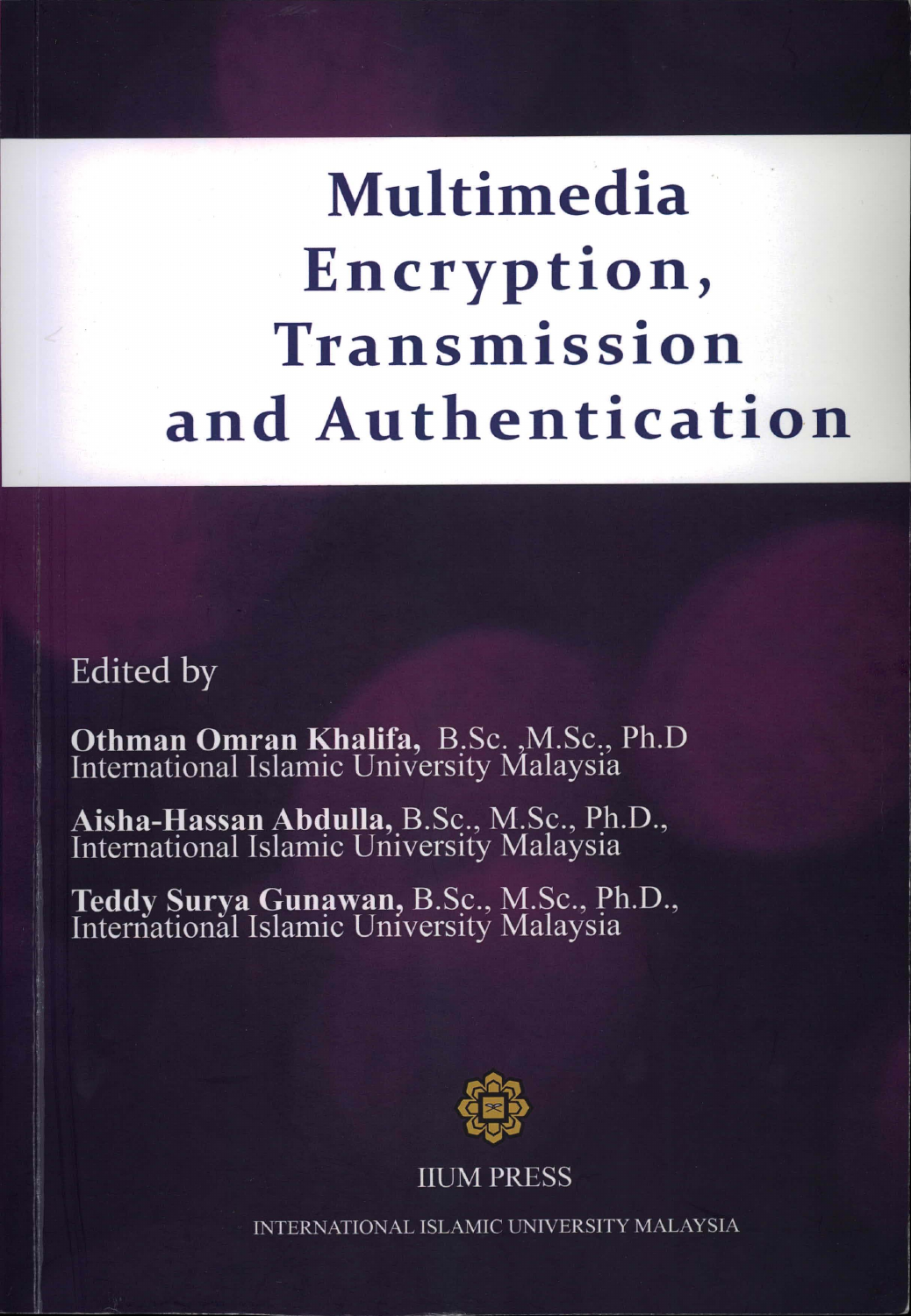# **Multimedia Encryption, Transmission and Authentication**

## Edited by

**Othman Omran Khalifa, B.Sc. ,M.Sc., Ph.D** International Islamic University Malaysia

Aisha-Hassan Abdulla, B.Sc., M.Sc., Ph.D., International Islamic University Malaysia

Teddy Surya Gunawan, B.Sc., M.Sc., Ph.D., International Islamic University Malaysia

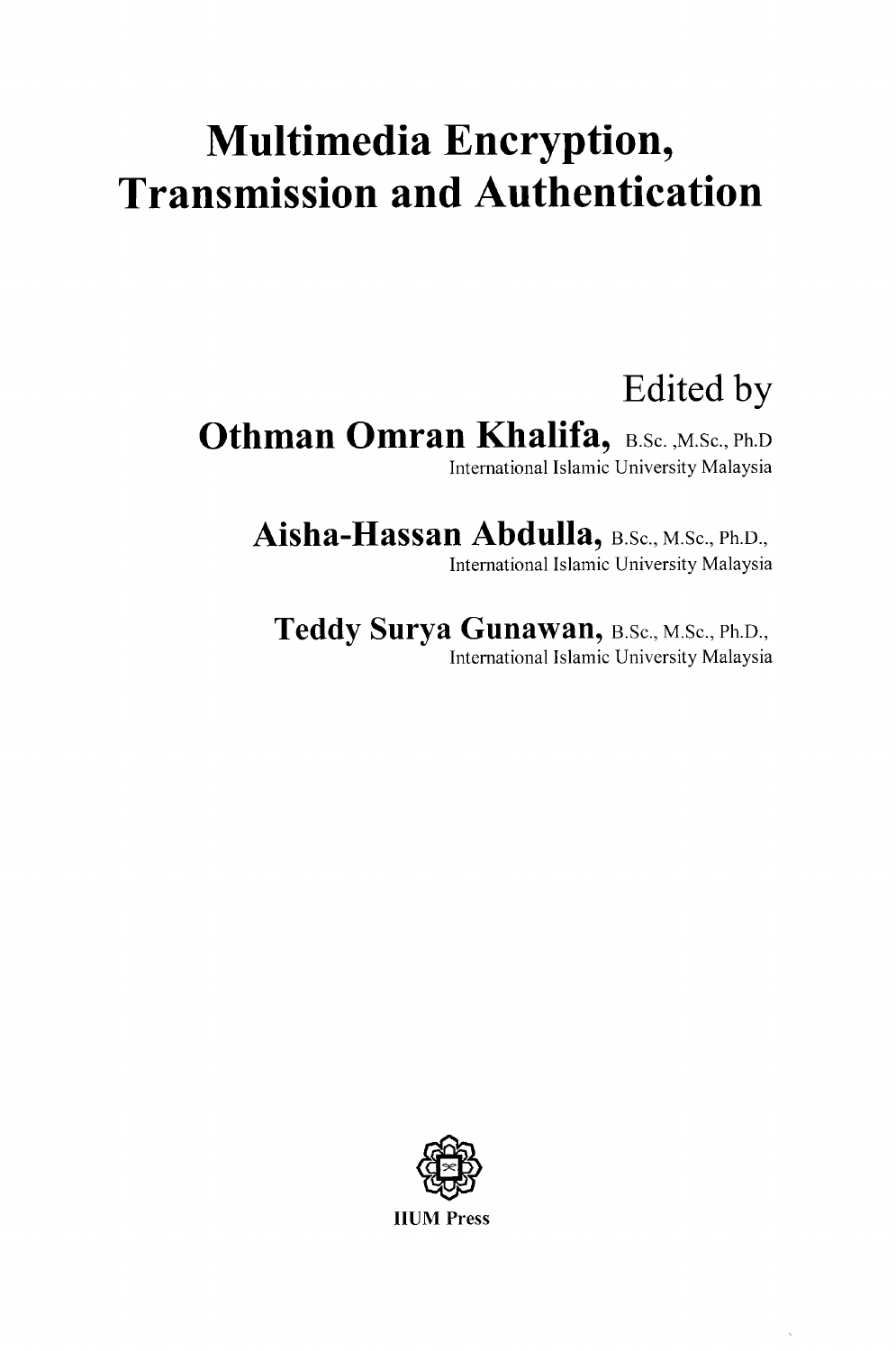#### Published by: **IIUM Press** International Islamic University Malaysia

#### First Edition, 2011 ©IIUM Press, IIUM

All rights reserved. No part of this publication may be reproduced, stored in a retrieval system, or transmitted, in any form or by any means, electronic, mechanical, photocopying, recording, or otherwise, without any prior written permission of the publisher.

Cataloguing-in-Publication Data

Perpustakaan Negara Malaysia

#### ISBN: 978-967-418-160-4

Member of Majlis Penerbitan Ilmiah Malaysia - MAPIM (Malaysian Scholarly Publishing Council)

Printed by: **HUM PRINTING SDN. BHD.** No. 1, Jalan Industri Batu Caves 1/3 Taman Perindustrian Batu Caves **Batu Caves Centre Point** 68100 Batu Caves Selangor Darul Ehsan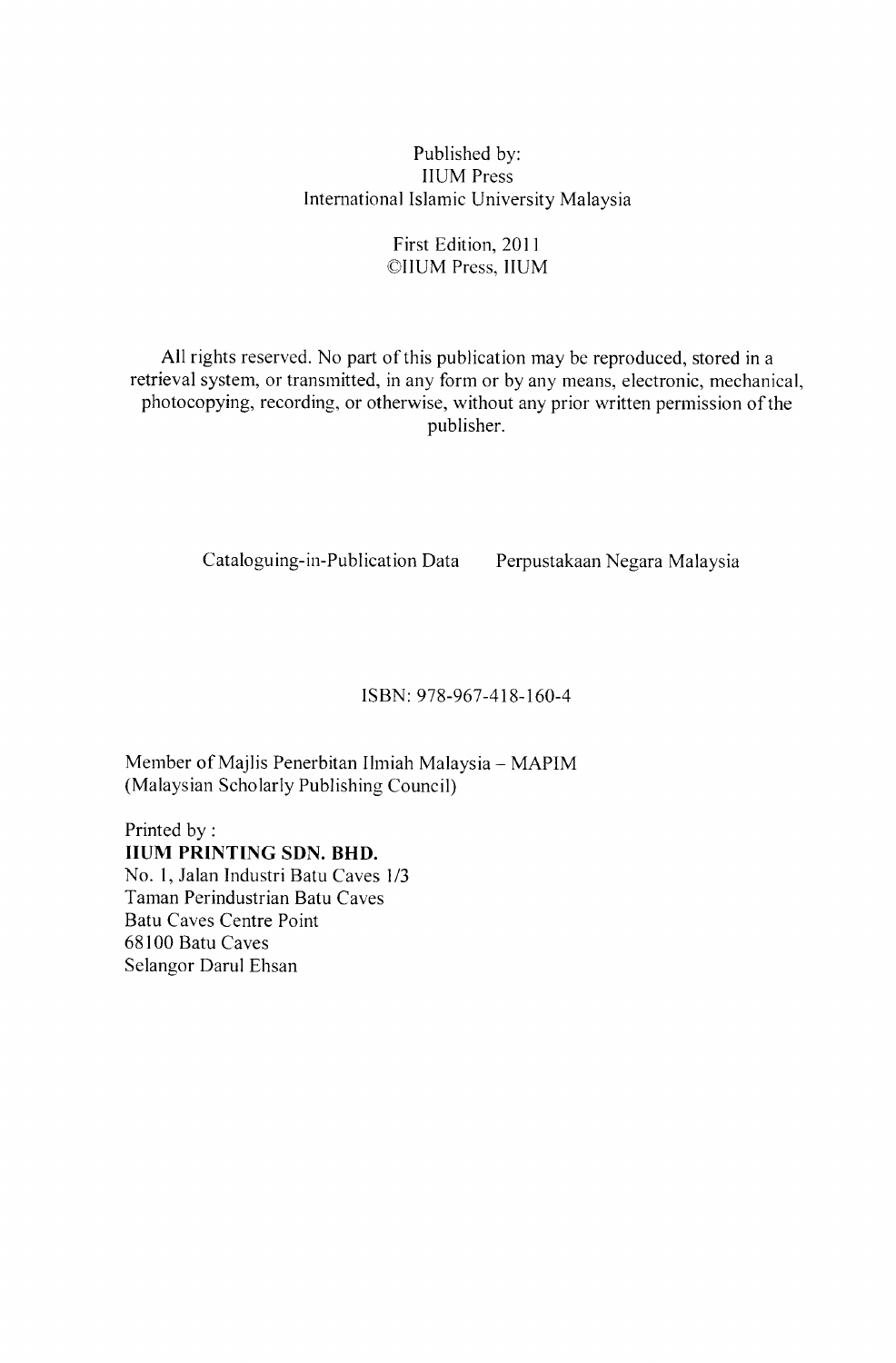#### Contents

|            |                                                                                                                                                    | Page<br>No.    |
|------------|----------------------------------------------------------------------------------------------------------------------------------------------------|----------------|
|            | Part I- Multimedia Encryption and Transmission                                                                                                     |                |
| Chapter 1  | Image and Video Coding Techniques<br>Sinzobakwira Issa and Othman O. Khalifa                                                                       | $\overline{2}$ |
| Chapter 2  | Video Coding: MPEG standards<br>Othman O. Khalifa, Sinzobakwira Issa and Muhammad Umar Siddiqi                                                     | $\overline{7}$ |
| Chapter 3  | H.264/Advance Video Coding Standard<br>Othman O. Khalifa, Sinzobakwira Issa and Aisha-Hassan Abdulla                                               | 16             |
| Chapter 4  | Development of Scalable Video Compression algorithm<br>Othman O. Khalifa, Sinzobakwira Issa and Mohamed Abomhara                                   | 22             |
| Chapter 5  | Video Encryption Using Computation between H.264/AVC and AES<br><b>Encryption Algorithm</b><br>Mohamed Abomhara Omar Zakaria and Othman O. Khalifa | 29             |
| Chapter 6  | Selective Video Encryption Algorithm Based on H.264/AVC and AES<br>Mohamed Abomhara Omar Zakaria and Othman O. Khalifa                             | 39             |
| Chapter 7  | Scalable Video Coding: A Review<br>Haris Al Qodri Maarif, Teddy Surya Gunawan, Othman O. Khalifa                                                   | 56             |
| Chapter 8  | <b>JSVM Reference Software</b><br>Haris Al Qodri Maarif, Teddy Surya Gunawan, Othman O. Khalifa                                                    | 71             |
| Chapter 9  | Fast Mode Decision Algorithm<br>Haris Al Qodri Maarif, Teddy Surya Gunawan, Othman O. Khalifa                                                      | 78             |
| Chapter 10 | An Overview of Scalable Video Streaming<br>Mohammed Abumuala, Othman Khalifa and Aisha-Hassan A. Hashim                                            | 88             |
| Chapter 11 | A Survey on Video Segmentation for Real-Time Applications<br>Haris Al Qodri Maarif, Sara Bilal, Teddy Surya Gunawan, Othman O.<br>Khalifa          | 100            |
| Chapter 12 | H.264/AVC Video Coding Tools and Functions<br>Sinzobakwira Issa, Othman O. Khalifa and Aisha-Hassan Abdulla                                        | 107            |
| Chapter 13 | Speech Coding Techniques and Algorithms<br>Liban A. Kassim, Othman O. Khalifa, Teddy S. Gunawan                                                    | 116            |
|            | <b>Part II- Digital Watermarking</b>                                                                                                               |                |
| Chapter 14 | Digital Watermarking: An Overview<br>Othman O. Khalifa and Yusnita binti Yusof                                                                     | 135            |
| Chapter 15 | Digital Watermarking: Related work<br>Othman O. Khalifa and Yusnita binti Yusof                                                                    | 143            |
| Chapter 16 | Digital Watermarking Techniques and Methodologies<br>Othman O. Khalifa and Yusnita binti Yusof                                                     | 150            |
| Chapter 17 | Wavelet Transform for Digital Images Watermarking<br>Othman O. Khalifa, Yusnita Yusof                                                              | 156            |
| Chapter 18 | Wavelet Digital Watermarking System Design and Performance Evaluation<br>Othman O. Khalifa and Yusnita binti Yusof                                 | 166            |
| Chapter 19 | An Improved Wavelet Digital Watermarking Software Implementation<br>Othman O. Khalifa and Yusnita binti Yusof                                      | 175            |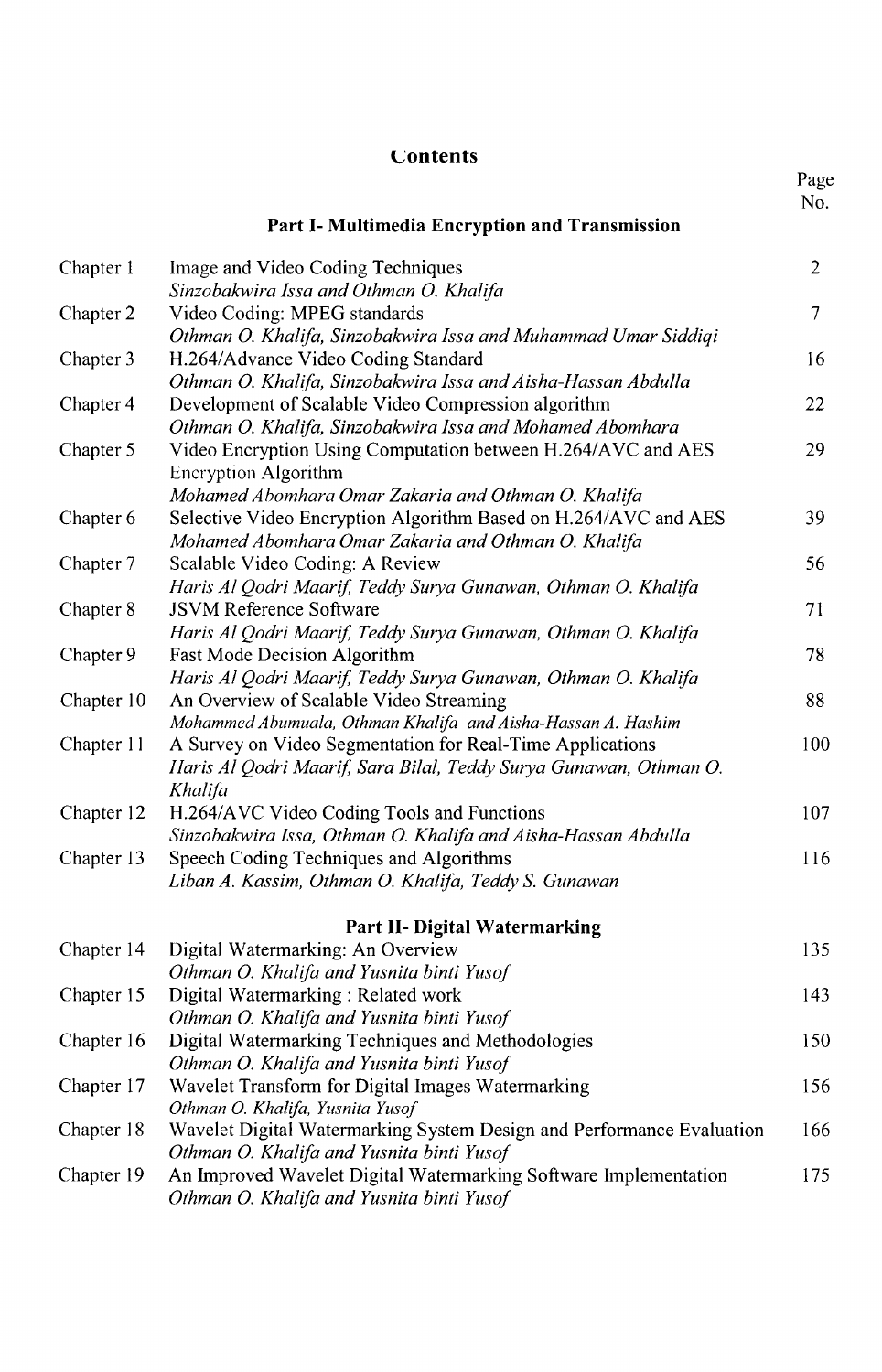| Chapter 20 | Adaptive Digital Watermarking System for Authentication of Intellectual<br>Properties                                                              | 182 |
|------------|----------------------------------------------------------------------------------------------------------------------------------------------------|-----|
|            | Rashidah F. Olanrewaju, Azizah Abd Manaf and Akram Zeki                                                                                            |     |
| Chapter 21 | An Evaluation of Transform Domain Watermarking and its application to<br>Intellectual Properties of images                                         | 192 |
|            | Rashidah F. Olanrewaju, Othman O Khalifa, Aisha Hassan Hashim, A.A.<br>Aburas and Akram Zeki                                                       |     |
| Chapter 22 | Applications of Digital Watermarking: Current and Future Trends<br>Othman O. Khalifa and Yusnita binti Yusof                                       | 198 |
| Chapter 23 | State-Of-The-Art Digital Watermarking Attacks<br>Othman O. Khalifa and Yusnita binti Yusof                                                         | 204 |
| Chapter 24 | Performance evaluations of Digital Watermarking System<br>Yusnita binti Yusof and Othman O. Khalifa                                                | 215 |
|            | <b>Part-III Multicast Transmission</b>                                                                                                             |     |
| Chapter 25 | Classifications Of Multicast Routing In Mobile Ad Hoc Networks<br>Mohammad Qabajeh, Aisha-Hassan A. Hashim, Othman O. Khalifa and<br>Liana Qabajeh | 221 |
| Chapter 26 | Qualitive study on Multicast Routing Protocols In Manets<br>Mohammad Qabajeh, Aisha-Hassan A. Hashim, Othman O. Khalifa and<br>Liana Qabajeh       | 228 |
| Chapter 27 | Issues In Location-Based Multicast Routing In Manets<br>Mohammad Qabajeh, Aisha-Hassan A. Hashim, Othman O. Khalifa and<br>Liana Qabajeh           | 235 |
| Chapter 28 | Multicasting Challenges In Wireless Mesh Networks<br>M. L. Sanni, A. A. Hashim, F. Anwar and J. I. Daoud                                           | 241 |
| Chapter 29 | Mobility Management In Multicast Environment<br>M. L. Sanni, A. A. Hashim, A. W. Naji and G. S. M. Ahmed                                           | 249 |
| Chapter 30 | Multicast Security: Issues and Solutions<br>Mohammad Qabajeh, Aisha-Hassan A. Hashim and Othman O. Khalifa                                         | 257 |
| Chapter 31 | Real-time MPEG-4 transmission over Wireless LAN<br>Abdirisaq Mohammed Jama and Othman O. Khalifa                                                   | 263 |